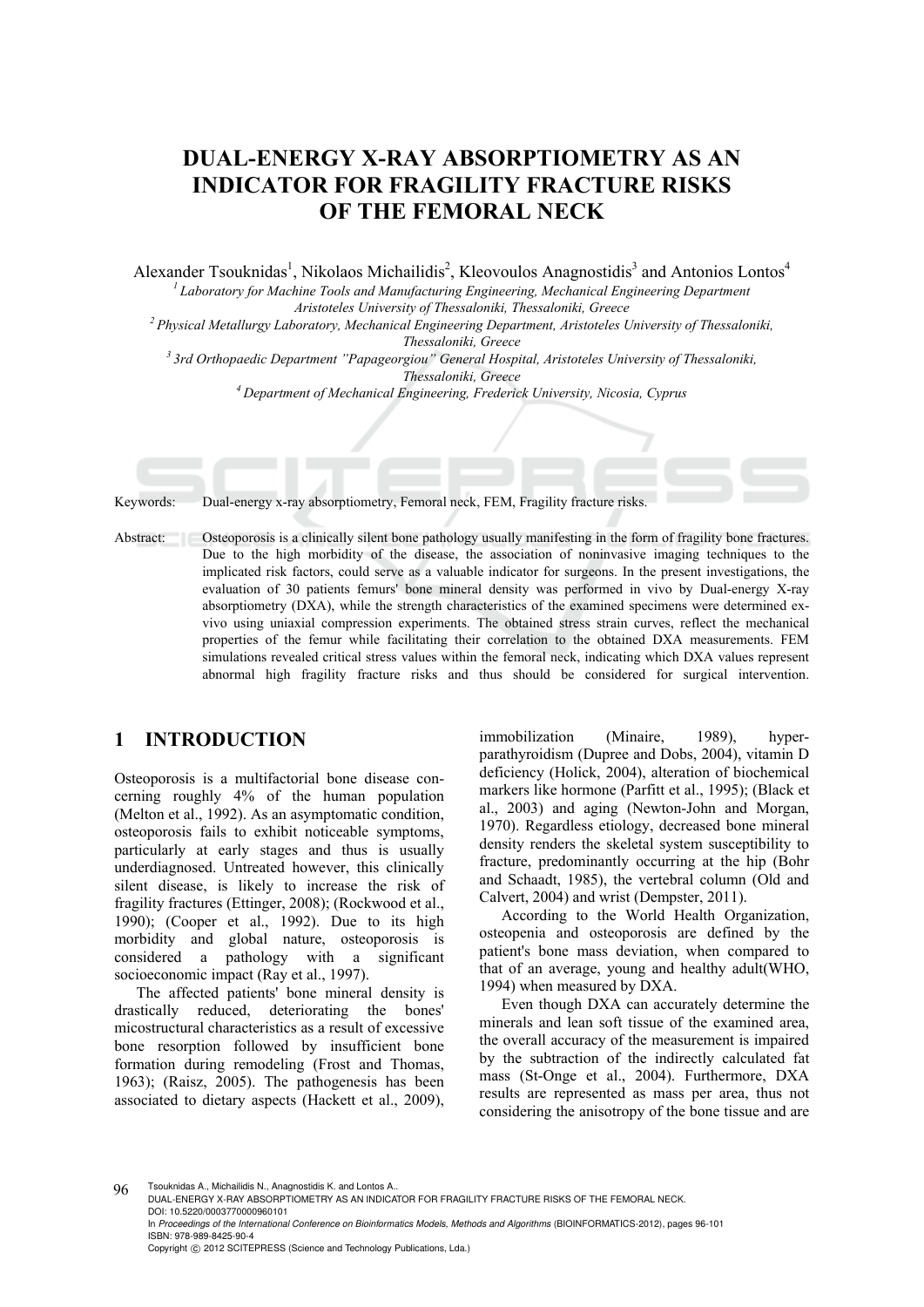hence as a quantitative and not qualitative index of the bone structure(Lochmuller et al., 2000).

Several other methods have been recently introduced to determine bone mineral density (Genant et al., 1996, Braun et al.1998), DXA nevertheless is still widely considered as the method of choice, as techniques like peripheral quantitative computed tomography (pQCT) may be accurate in measuring BMD at peripheral skeletal sites, exhibit however restrictions that prohibit measurements at the proximal femur (Augat et al., 1996); (Augat et al., 1998).

The aim of this investigation is to determine the correlation of the bone mineral density in the femoral neck, as measured by DXA, to experimentally determined strength characteristics of the bone. This, followed by the introduced FEM simulation, will facilitate the use of DXA as an indicator of fragility fracture risk in the hip region, as there is a consensus throughout literature that hip fractures involve the most severe consequences of osteoporotic bone loss. INIC

## **2 MATERIALS AND METHODS**

This study was conducted on femoral neck samples, harvested from patients undergoing total hip replacement due to osteoarthritis. In order to determine the samples' structural integrity, standard X-rays (anterior- posterior) of the pelvis were taken preoperatively in all cases. Patients with a sort femoral neck, large cysts in neck region or previous surgeries in proximal femur were excluded from the study.

Overall 30 patients (27 female and 3 male) were considered as representative candidates for this study and thus subjected to DXA, to catalogue their proximal femur bone mineral density. The average age of these patients was 63.7 years (57- 76 years).

During the surgical procedure and after a  $45^\circ$ osteotomy, femoral heads were removed and stored at -60oC until evaluation. A plane bone slice with 6mm thickness was harvested from the femoral neck (see figure 1) as two parallel blades, mounted on a mechanical saw at a 6mm distance, simultaneously entered the proximal femur. This ensured similarity among all specimens while producing parallel piped specimens, directly employable in compression tests.

Mechanical testing was performed on an electric INSTRON Testing system. To determine the specimens' strength characteristics, all samples were subjected to uniaxial compression, until failure. A cross-head traveling speed of 0.6mm/s was selected

and the maximum travelling distance (upon contact) was set to 5mm in order to avoid contact of the moving cross-head and the fixed base plate. To reduce friction, the sample-actuator contact areas were lubricated. The displacement of the cross-head was measured by means of an inductive sensor, at an accuracy of 1 µm.





Figure 1: Considered bone specimen and reverse engineered model.

The biomechanical parameters were correlated with BMD using the Pearson correlation coefficient (r) and a linear regression model.

30 experiments were conducted to determine both, compressive yield strength and modulus of elasticity and associate these to the DXA determined T-scores. The T-score compares the measured BMD to that of a young adult (at the age of 35) of the same gender with peak bone mass, while considering statistical values.

## **3 RESULTS**

A correlation of characteristic and mean values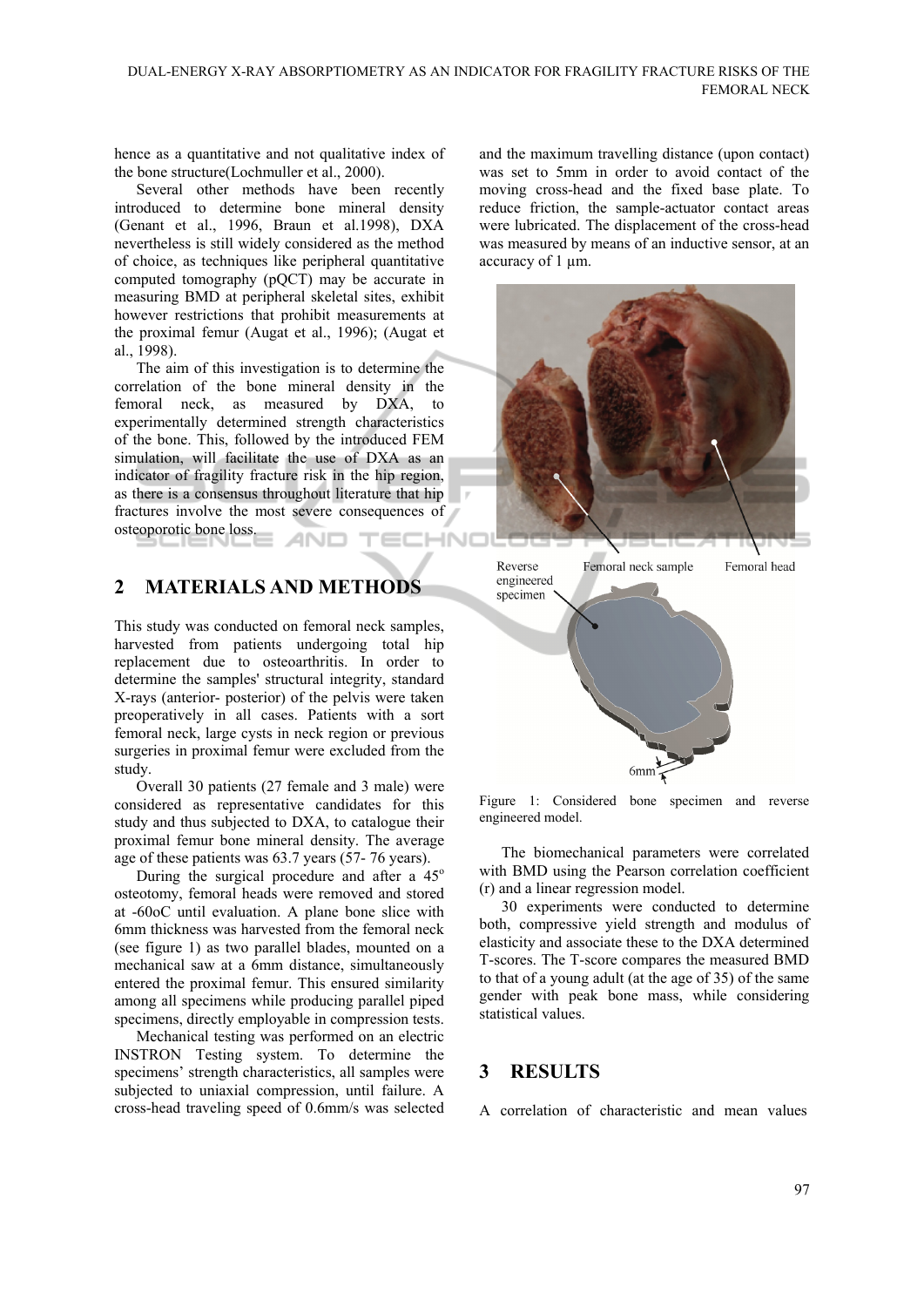(BMD and T-score) determined by DXA measurements, to the corresponding mechanical properties (yield stress and elastic modulus) of the examined specimens are reflected in table 1. These values are in good coherence with previously presented data (Keller et al., 1990, Reilly and Burstein, 1975). The offset in the determined values can be attributed to the different sampling sites and techniques of the compared studies.

Table 1: Descriptive values concerning BMD, T-score and their correlation to the yield stress  $(\sigma_v)$  and elasticity modulus (E).

|      | BMD(g/cm <sup>2</sup> ) | T-score  | $\sigma_{v}$ (MPa) | E(GPa) |
|------|-------------------------|----------|--------------------|--------|
| Min. | 0.4638                  | $-4.47$  | 109.448            | 12.643 |
| Max. | 0.9694                  | $-0.15$  | 218.02             | 28.536 |
| Mean | 0.7248                  | $-2.218$ | 169.996            | 20.627 |
| S.D. | 0.263                   |          | 24.843             | 4.129  |

A significant dependency of the femoral neck's yield stress and elastic modulus to the measured Tscore was affirmed. The highest correlation coefficient was noted for T-score versus maximum failure load (yield stress) of the samples  $(r=0.838)$ , p<0.001) as illustrated in figure 2.



Figure 2: Equivalent T-score values versus yield stress σy  $(p<0.001)$ .

A similar tendency can be observed for the compressive moduli of the samples, which are calculated based on the linear elastic region of the determined stress-strain curves (Turner and Burr, 1993), as illustrated in figure 3.

A limitation however of the introduced process, is based on the assumption of the material's isotropy and the determination of universal properties of a bone segment comprising of both, cortical and cancellous tissue. This methodology was adopted, as DXA measurements reflect a combined BMA encapturing both bone types by default and thus the assumption of a compound material is beneficiary to the approach.



Figure 3: Equivalent T-score values versus elasticity modulus (p<0.001).

# **4 FEM SIMULATION**

In order to associate the ultimate compression strength of the samples, to fragility fracture risks of the femoral neck, the geometry of the specimens was reverse engineered and employed in a linear elastic simulation of a gait type loading scenario considering combined multiaxial forces (Jacobs et al., 1997).

During the simulation, the specimens were once again considered as a uniform-isotropic material, comprising of cortical and cancellous bone tissue, to directly facilitate the correlation of the DXA measurements to the fracture risk of the femoral neck.The experimentally determined mechanical properties were adopted as bulk properties of the compound material and assigned as such in the simulation. The Poisson ratio was assigned as 0,3 corresponding to a mean value of cortical and cancellous bone (Lu and Hutton, 1996, Smit et al., 1997) regardless DXA value.

The acting loads on the femur, comprised of a 2317N joint force (Sarikat and Yildiz, 2011), evenly distributed over the femoral head (inclined by 24° to the frontal plane and  $6^{\circ}$  to the sagittal one). This force was remotely applied on the upper surface of the reverse engineered specimens at a distance of 46mm corresponding to the mean distance from the tip of the femoral head at which the specimens were severed from the femur. This, based on the coordination system of the model, resulted in a vector force comprising of Fx= 689N, Fy= 942N and Fz= 2001N for axis x, y and z respectively.

The abductor muscle was considered as inactive, as this muscle force acts during the lift up of the foot, thus loading the trochanter during the relaxation of the joint force. As the abductor muscle force has been documented to amount to approximately 703N, the worst case scenario during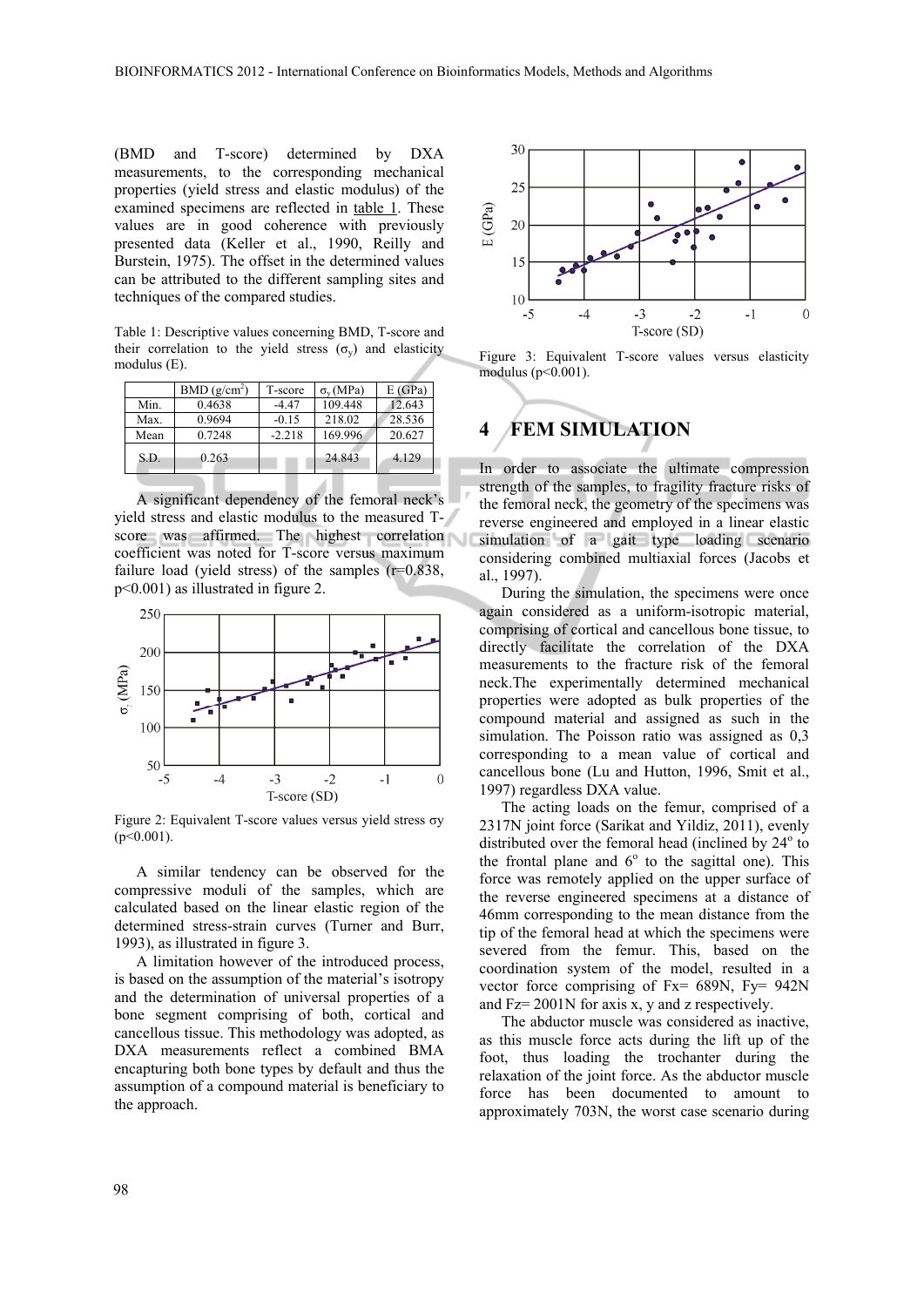normal loading of the femur, relates to the aforementioned 2317N joint force.

The acting force and boundary conditions were chosen to mimic the average loading history encountered during walking of an adult human, corresponding to 10.000 daily cycles as described by Sarikat and Yildiz (2011) and are schematically represented in figure 4.



Figure 4: Applied load and boundary conditions of the developed FEM model.

There exists skepticism concerning the ability of compression tests in predicting the hip fracture risk, as fractures in the hip region are the effect of complex dynamic force application, comprising of shear, tension and compression. Based on the forgoing description of the model, it becomes evident that the conducted compression experiments encapture the loading scenario in a realistic manner, as the compressive strength of the femoral neck exerts a dominant impact on the structural integrity of the femur. Furthermore, the compression tests were identically performed in all cases while the only variation between samples was based on the bone mineral density.

A characteristic stress field developing on a femoral neck sample (T-score=-4.47,  $\sigma_{\rm v}$ =109.448MPa and E=12.6GPa) is demonstrated in figure 5.

### **5 DISCUSSION**

DXA scans in the hip region, are conventionally per-

equivalent von Mises stress [Pa]



Figure 5: Calculated stress field on a reverse engineered femoral neck sample.

formed in the trochanter, the Ward's triangle and the femoral neck (in an orthogonal area of6 by 10mm). The aim of our study was to correlate the BMD obtained from DXA, to the mechanical strength characteristics of the examined area, as to provide surgeons with a DXA based risk assessment, concerning fragility fractures.

The introduced experimental investigation affirmed the reliability of BMD in predicting the mechanical properties of the femoral neck. A strong enslavement of the ultimate material strength to BMD (r=0.838) was found, while the correlation to elastic modulus (r= 0.689) was weaker.

There exists a consensus throughout literature, that bone density can be considered as a strong independent predictor of failure strength (Stankewich et al., 1996). Considering the foregoing FEM simulation is based on static load representing a daily cycle of at least 10.000 loadings, the maximum developing stress should be multiplied by 3, to account for the fatigue safety factor. By overlaying these fatigue stress value with the experimentally determined fracture strength of the examined specimens, a correlation between T-score and fracture risk can be determined as demonstrated in figure 6.

Even though DXA is a cost efficient BMD determinant, dominating the preference of surgeons due to its simplicity, there are some limitations associated to the method that may affect the accuracy of the introduced procedure.

As DXA quantifies the bone mass and not the bone quality of a specific site, micro-fractures in vertical trabeculae of cancellous bone will maintain undetected. It is however widely accepted, that micro-fractures exert an important influence on the mechanical strength of the bone. Despite this, DXA can be treated as a macroscopically indicator of bone strength. Especially in the hip region, where gait like loading ensures constant remodeling and thus the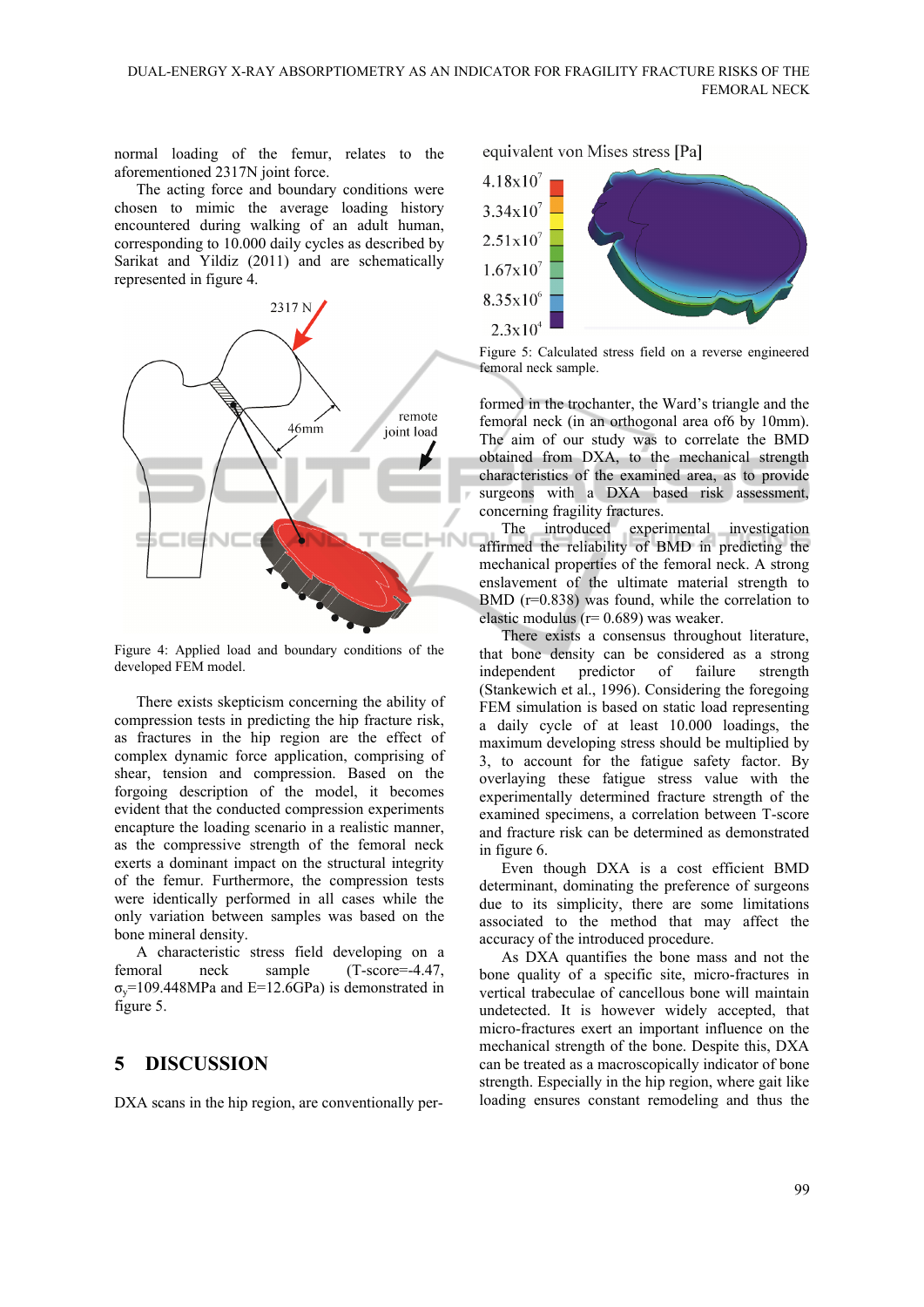

Figure 6: T-score as a fracture risk indicator.

probability of micro fractures is considered as rather low.

Another possible limitation of our study is associated to the patients, the samples were harvested from, as all of them were diagnosed with osteoarthritis. This might have a twofold effect on the BMD-bone properties correlation.

Primary, it has not been established if the most common musculoskeletal disorders of the elderly (osteoarthritisand osteoporosis) may be treated as independent, studies have shown that the presence of one disease may act protective against the other (Solomon et al., 1982, Cooper et al., 1991). The effect however of this on the presented results, can be neglected as the selected patients exhibited significant differences in terms of BMD.

Secondary, osteoarthritis has been associated to subchondral scleroses in femoral head; the femoral neck and the trochander region however, are rarely affected by the condition (Li and Aspden, 1997). In order to circumvent this aspect, our methodology considered DXA scansin femoral neck, trochanter and Ward's triangle and was determinedas reliable. Additionally, osteoarthritic patients undergoing total hip arthroplasty were the only group of patients from whom, we could receive bone samples from the femoral neck region.

Studies have indicated that the femur carries a 30% of the applied loads in the subcapital region, while the base of the neck is subjected by 96% of the total load (Lotz et al., 1995). This strengthens the vital role of the femoral neck's capacity to transmit the compressive stress from the joint to the shaft of the femur. Although the etiology of osteoporotic hip fracture is complex and multifactorial(Melton and Riggs, 1985, Greenspan et al., 1994), bone quality is, without a doubt, a major risk factor.

#### **6 CONCLUSIONS**

Bone mineral density measured by DXA, regardless limitations associated to the technique's ability to encapture bone quality, is a strong predictor of bone strength in the femoral neck region. Supported by an adequate FEM simulation, DXA may be regarded as a valuable tool during the prediction of BMD spectrums which present a significant risk of fragility fractures.

#### **REFERENCES**

- Melton 3rd, L. J., Chrischilles, E. A., Cooper, C., Lane, A. W., Riggs, B. L., 1992. Perspective. How many women have osteoporosis? *Journal of Bone and Mineral Research 7*, 1005-10.
- Ettinger, B., 2008. A personal perspective on fracture risk assessment tools. *Menopause: The Journal of The North American Menopause Society 15(5)*, 1023-26
- Rockwood, P. R., Horne, J. G., Cryer. C., 1990. Hip Fractures: a future epidemic? *Journal of Orthopaedic Trauma 4*, 388-96.
- Cooper, C., Campion, G., Melton, L.J., 1992. Hip fractures in the elderly: A word- wide projection. *Osteoporosis International 2*, 285-9.
- Ray, N. F, Chan, J. K, Thamer, M., Melton, L. J., 1997. Medical expenditures for the treatment of osteoporotic fractures in the United States in 1995: Report from the National Osteoporosis Foundation. *Journal of Bone and Mineral Research 12*, 24-35.
- Frost, H. M., Thomas, C. C., 1963. Bone Remodeling Dynamics. *Springfield*, IL.
- Raisz, L., 2005. Pathogenesis of osteoporosis: concepts, conflicts, and prospects. *Journal of Clinical Investigation 115 (12)*, 3318–25.
- Hackett, E. S., MacLeay, J. M., Green, M., Enns, R. M., Pechey, C. L., Les, C. M., Turner, A. S., 2009. Femoral Cortical Bone Mineral Density and Biomechanical. Properties in Sheep Consuming an Acidifying Diet. *Nutrition and Metabolic Insights 1*, 11-6.
- Minaire, P., 1989. Immobilization osteoporosis: a review, *Clinical Rheumatology 8 (2)*, 95-103 .
- Dupree, K., Dobs, A., 2004. Osteopenia and Male Hypogonadism. *Reviews in Urology 6(6)*, S30–4.
- Holick, M. F., 2004. Vitamin D: importance in the prevention of cancers, type 1 diabetes, heart disease, and osteoporosis. *American Journal of Clinical Nutrition 79 (3)*, 362-71.
- Parfitt, A. M., Villanueva, A. R., Foldes, J., Rao, D. S., 1995. Relations between histologic indices of bone formation: implications for the pathogenesis of spinal osteoporosis. *Journal of Bone and Mineral Research 10(3)*, 466-73.
- Black, D. M., Greenspan, S. L., Ensrud, K. E., Palermo, L., McGowan, J. A., Lang, T. F., Garnero, P.,